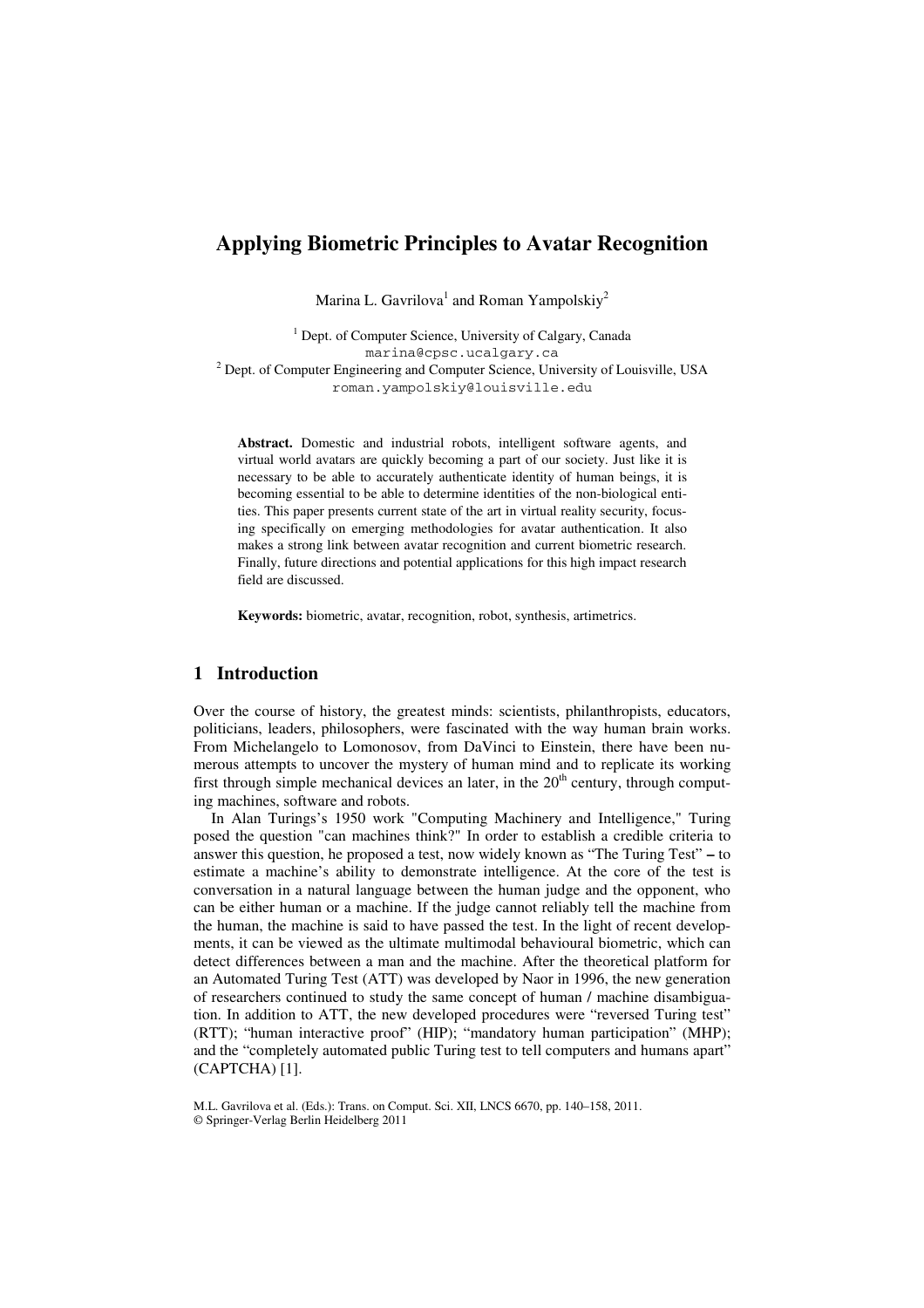Following Turing's work, another foundation of modern artificial intelligence was laid out by John von Neumann in the 1950's in his theory of automata and selfreplicating machines. His theoretical concepts were based on those of Alan Turing. The main difference was that instead of being able to read and write data, a selfreplicating system reads instructions and converts these into assembly commands that result in the assembly of replicas of the original machine. The vast majority of work in this area is in the form of non-physical self-replicating automata (e.g., computer viruses, the "game of life'' computer program, etc.). The only physically based concepts that have been explored related to true self-replication pertain to self-assembling systems and robots.

Self-replication is an essential feature in the definition of living things. At the core of biological self-replication lies the fact that nucleic acids can produce copies of themselves when the required chemical building blocks and catalysts are present. This self-replication at the molecular level gives rise to reproduction in the natural world on length scales ranging the ten orders of magnitude. Self-replication in nonbiological contexts has been investigated as well, but to a much lesser degree. These efforts have resulted in the field of "Artificial Life". This field is concerned with the sets of rules that, when in place, lead to patterns that self-replicate. The research has been fruitful in the past decade. Cornell University researchers have created a machine that can build copies of itself. Their robots are made up of a series of modular cubes -- called "molecubes" -- each containing identical machinery and the complete computer program for replication. The cubes have electromagnets on their faces that allow them to selectively attach to and detach from one another, and a complete robot consists of several cubes linked together.

However, the bigger question of authentication and labeling of such "selfreplicating" robots and software (such as viruses) has rarely been posed, despite the growing concerns that uncontrollable development of self-replicating machines and machines with artificial intelligence can be somewhat harmful for the human society. And examples are plentiful. Domestic and industrial robots, intelligent software agents, virtual world avatars and other artificial entities are quickly becoming a part of our everyday life. Just like it is necessary to be able to accurately authenticate identity of human beings, it is becoming essential to be able to determine identity of the non-biological entities rapidly infiltrating all aspects of modern society. Military soldier-robots [27], robots museum guides [6], software office assistants [7], human-like biped robots [35], office robots [2], bots [44], robots with human-like faces [31], virtual world avatars [57] and thousands of other man-made entities all have something in common: a pressing need for a decentralized, affordable, automatic, fast, secure, reliable, and accurate means of identity authentication. To address these concerns, we proposed [62, 65, 64] the concept of *Artimetrics* – a field of study that will allow identifying, classifying and authenticating robots, software and virtual reality agents. In this paper, unless otherwise qualified, the word *robot (or agent)* refers to all of the above mentioned non-biological entities.

While the area of robot and agent authentication may seem a bit futuristic at first, careful analysis of recent news stories shows that the proposed research is years behind where it needs to be.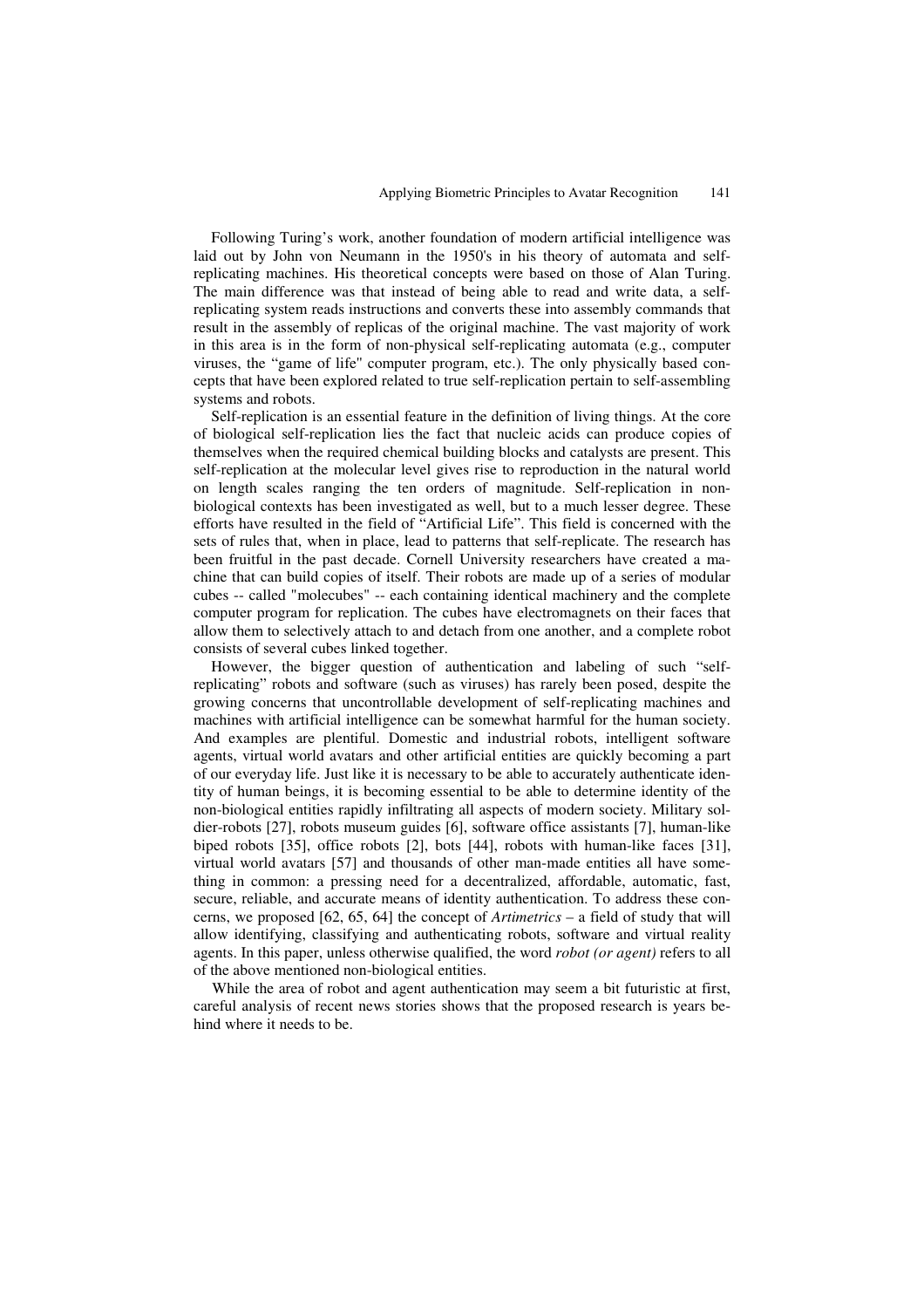

**Fig. 1.** Facial images of a humanoid robot-model, robot celebrity and a 3D-virtual avatar [41] [22] [43]

To give just some examples: Al-Qaeda terrorists have been reported recruiting and communicating in virtual communities such as Second Life [8]. Cybercrime, including identity theft, is rampant in virtual worlds populated by millions of avatars and operating multibillion dollar economies [40]. Security experts have testified to the US Senate that defenses are lacking when it comes to emerging threats to the nation's Cyberinfrastructure. International teams of hackers assisted by semiautomatic hacking software agents have perpetrated numerous attacks against the Pentagon and other government agencies' computers and networks [59].

A novel paradigm, unique to virtual communities, has appeared in recent years and was labeled "interreality**'**'. In the *Second Life* visitors are allowed to populate, build and exploit initially empty spaces. As a result "the new reality that is thus created is, remarkably enough not entirely 'virtual', but is becoming gradually more linked to our physical reality" [40]. Relationships between social, economical, and psychological status of game players and their respected avatars in the virtual environment are a subject of current research. Early results show that avatars for the most parts resemble their "owners" rather than being completely virtual creations. As the physical and the virtual worlds seem to come really close to each other, the distinction between the two begins to fade and the need arises for security systems capable of working in the contexts of interreality and augmented reality [37]. In his dissertation 'Architecture of a Cyber Culture' published in 2003, Van Kokswijk describes this phenomenon as "the hybrid and absolute experience of physical and virtual reality". Interreality is the creation of a hybrid total image of and in both the physical and virtual worlds. Unfortunately, currently available biometric systems are not designed to handle visual and behavioral variations observed in non-human agents and consequently perform extremely poorly if applied outside of their native domain.

The question of security and identification of avatars in this "interreality" consistently arises. Based on research and polls performed on Internet forums, people often complain about the insufficient security in Second Life, with almost 40% of the respondents asking for additional security [40]. More than half of the respondents admit they have been harassed (this includes imprisoning, stalking, gossiping and using inappropriate language) and 40% indicate that certain actions should not be permitted in Second Life. Thus, the definite need in increasing and enforcing security is apparent, which motivates emerging research on security in the increasingly complex and interrelated virtual worlds.

It is interesting to note that some biometric methods came very close to avatar development and intelligent robots/software authentication on a number of different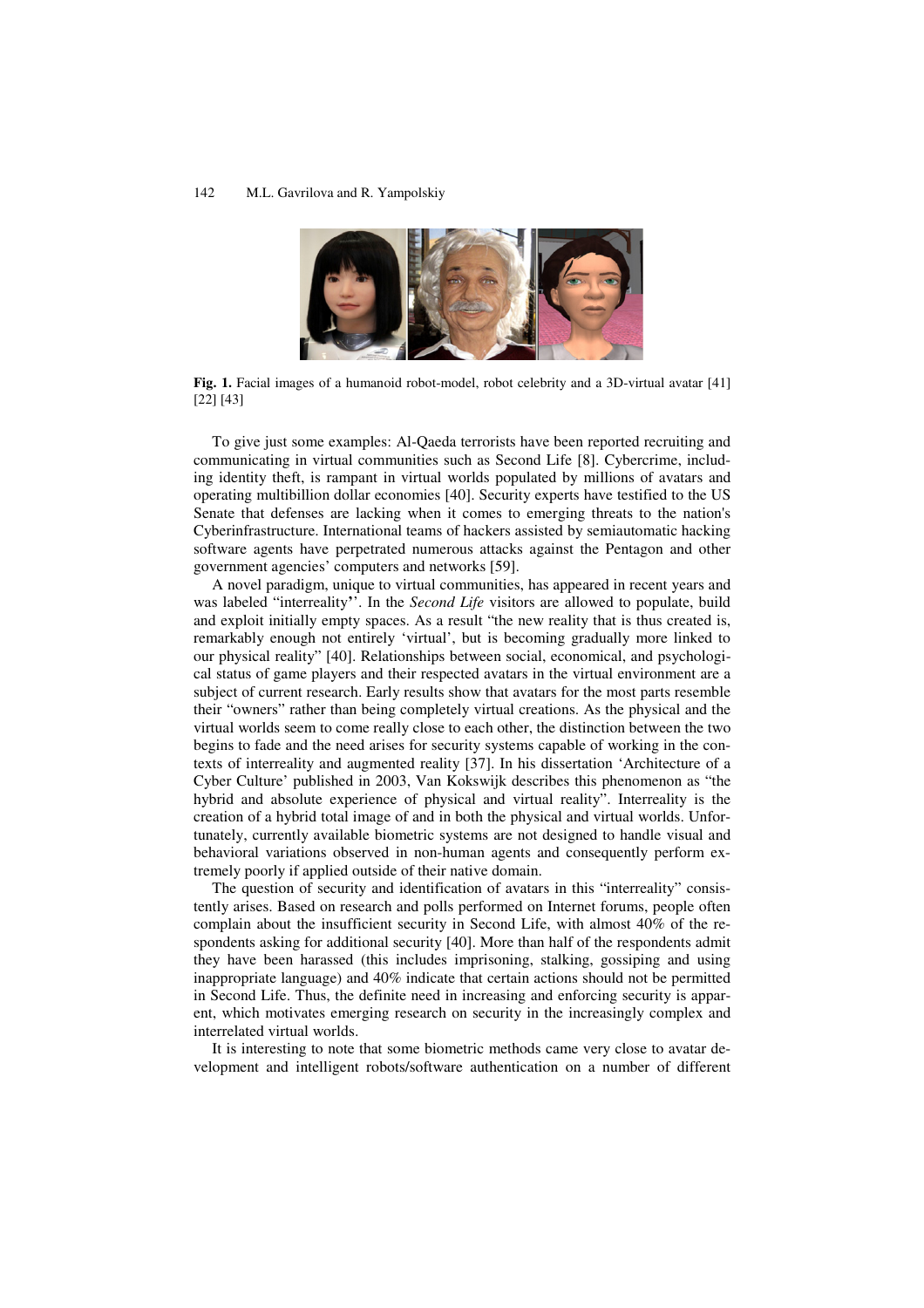instances. For example, in 1998 M.J. Lyons and his colleagues published a report: "*Avatar Creation using Automatic Face Recognition",* where authors discuss specific steps and processing techniques that need to be taken in order for avatar to be created almost automatically from the human face [36]. In fact, the process described in the above article is essentially the process of biometric synthesis, conceptualized and generalized in the book devoted specifically to this subject [69]. Users of virtual words have also noted that avatars very often resemble the characteristics of its creator, and not only facial characteristics, but also body shape, accessories and clothes.

But what about other less obvious resemblances such as manner of communication, various situation response, nature of work, style of house, leisure/recreational activities, time of appearing in virtual world etc.? All of the above encompasses behavioral characteristics that can be exploited by the fusion of biometric-based techniques, with methodology tailored to specifics of virtual world. Such behavioral characteristics, as authors of this article would postulate, are even less likely to change than the avatar's facial appearance and clothes during the virtual world sessions, as users typically invest a lot of time and money into creation of a consistent virtual image but would not so easily change their patterns of behavior.

The rest of this paper is organized as follows: a literature review is presented in Section 2, a comprehensive survey of non-biological entities (avatars) is given in Section 3, an overview of methodology under development, focusing on dataset creation, synthetic biometrics, visual, behavioral and multi-modal artimetrics constitutes Section 4, applications and implications of this emerging area are outlines in Section 5 and finally concluding summary is provided in Section 6.

### **2 Literature Review**

To the best of our knowledge, no paper surveying automatic visual or behavioral authentication of software agents, virtual reality entities or hardware robots has been published to date. While no research has been reported in automatic robot authentication or behavior analysis some relevant research has been published on robot emotion recognition [13]. In addition to experiments on understanding of emotional states of robots, some work has been started on general analysis of *avatar behavior*. One of the projects is developed under the heading Avatar DNA. Together the segments define the makeup of an avatar. The genes of the avatar are unique and include user biometric data, public key information, personal information, authentication information, creation data, etc. Verification modules in the virtual world collect information directly from the avatar to establish the roles and rights that should be granted to this user [58].

In another experiment linking real world and the world of avatars, William Steptoe asked eleven volunteers some personal questions. During the interviews the volunteers wore eye-tracking devices. A second group of volunteers watched videos of avatars as they delivered first group's answers. Some avatars had eye movements that mirrored those of the original volunteers, while others did not. The volunteers had to determine if the avatar was lying to them. Eye-movement allowed increasing accurate detection of truthful statements from 70% to 88% and detection of lies from 39% to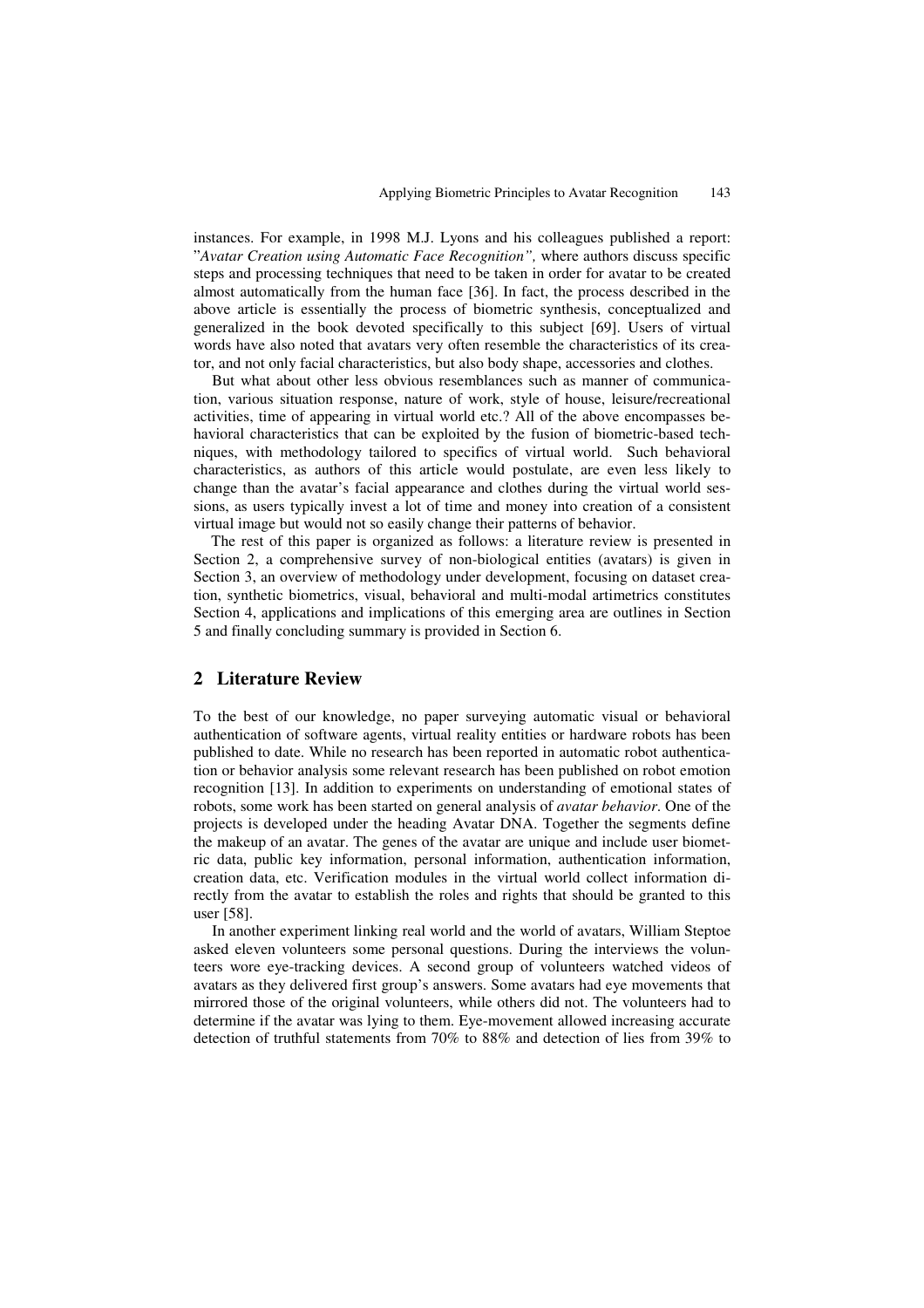48% clearly demonstrating importance of even subtle body language in virtual world communication and avatar behavioral analysis [12].

Multiplayer online computer games are quickly growing in popularity, with millions of players logging in every day. While most play in accordance with the rules set up by the game designers, some choose to utilize artificially intelligent assistant programs, a.k.a. bots, to gain an unfair advantage over other players. A recently published paper by one of the authors of this work demonstrated feasibility of applying strategy-based purely behavioral biometrics developed for recognition of human beings to the recognition of intelligent software agents [65]. The paper lays the theoretical groundwork for the research in authentication of non-biological entities. The possibility that behavior-based biometric systems can be spoofed in particular by artificially intelligent software agents [63] was also addressed, which lead to research on automatically telling bots and humans apart [66]. Authors of the paper demonstrate how an embedded non-interactive test can be used to prevent automatic artificially intelligent players from illegally participating in online game-play. Specifically, they demonstrated that behavioral biometrics is a great approach to intelligent software authentication.

# **3 Survey of Non-biological Entities**

There are three main types of non-biological entities, that can be broadly classified as Virtual Beings (avatars), Intelligent Software Agents (bots), and Hardware Robots [21]. Virtual Being are at the focus of the following survey, while bots and robots, while equally interesting, are beyond the scope of the current paper.

According to a dictionary, the word "Avatar" means: "embodiment: a new personification of a familiar idea"; or the manifestation of a Hindu deity (especially Vishnu) in human or superhuman or animal form. In an on-line community, Avatar is a virtual representation of a player in an on-line world, a software creation that exists in virtual environment but is controlled by a human player from the physical world. A comprehensive summary of avatar types is given in an on-line book by John Suler, Department of Psychology Professor at Rider University [55]. The book itself is not your ordinary collection of printed articles – it exists only in the on-line form and evolves with time to reflect constant changes in virtual gaming communities. According to [55], the following types of avatars exist based on preferences and behavior of its human creator:

Odd/shocking avatars are unusual, strange, or bizarre; Abstract avatars may be represented by abstract art; Billboard avatars are announcements of some kind; Lifestyle avatars depict a significant aspect of a person's life; Matching avatars are designed to accompany each other; Clan avatars are worn by members of the same social group; Animated avatars contain motion; Animal avatars are typically associated with person's pets or self association with nature; Cartoon avatars are based on famous drawn characters; Celebrity avatars tend to follow trends in popular culture; Evil avatars are scary looking; Real Face avatars are uploaded pictures of the actual users; Idiosyncratic avatars are strongly associated with a specific user; Positional avatars are designed by the member to be placed into specific locations; Power avatars are symbols of omnipotence; Seductive avatars partially naked or scantily clothed figures.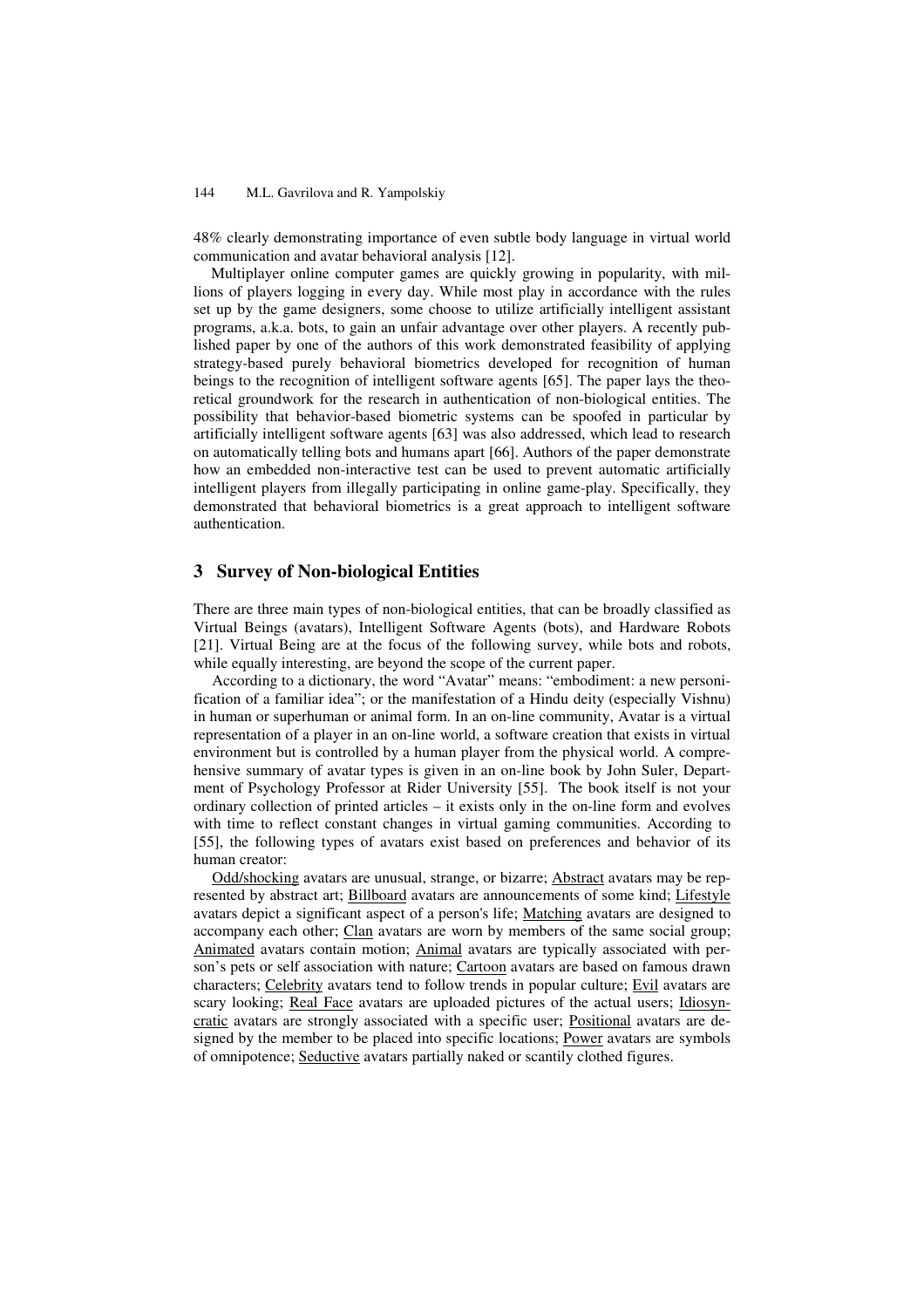Identification of such avatars can be carried out through analysis of their appearance, attributes, behavioral patterns, frequency and type of changes, using a combination of traditional image pattern recognition techniques and biometric behavioral identifiers. Classifying further the types of behaviors that avatars might exhibit can assist significantly in the task of avatar authentication. According to [55], such behavior can be expressed in Mischievous Pranks (such as smearing someone else's room, spoofing someone with "msay" command, or popping text balloon over someone's head), Flooding of the server by users who make rapid multiple changes of their avatars, Blocking (placing one's avatar on top or too close to another person's prop), Sleeping (by users who have walked away from their computer and their avatar fails to react), Eavesdropping (by reducing avatar to a single pixel and usernames to only one character, someone may become "invisible" and secretly listen in on conversations), Prop Dropping (placing an inappropriate or obscene prop in an empty room), Identity Disruption - people suffering from disturbances in their identity may act it out through frequently changing props they wear. Imposters - stealing someone's avatar, wearing it and also using that person's name (or a variation of it) – one of very serious crimes in cyberworld as it is essentially "stealing someone else's entire identity". Those behaviors resemble typical criminal behaviors of humans and so require high degree of attention from those in charge of security of the virtual communities.

Author of [55] describes one such act "Sometimes, it's hard even for sympathetic people to resist the antics and game-playing. One night, although trying to remain a neutral observer, I eventually found myself as an accomplice to another member in a prank where we set up an unmanned female prop in the spa pool. We used "msay" to talk THROUGH the prop while also talking to it as if it were another user. Essentially, it was a virtual ventriloquist act. Honey " (the prop) was rather seductive towards the guests, and the guests all thought it was a "real" person. It was quite funny, although perhaps a bit mean to the poor naive guests who were unaware of the msay command." The paragraph above is highly interesting as it describes the process of another virtual entity creation, or a "fake avatar", separate from legitimate avatars, that does not corresponds to a real person, but "appears" to be just like them and can sometimes fool even experienced users. Utilizing methods from biometric research as well as developing new approaches targeting specifically avatar authentication and behavior recognition can assist in identifying those "fake avatars" as well as classifying real ones.

### **4 Avatar Authentication**

In this section, we first take a look at techniques for collecting and classifying databases of avatars and bots, moving on to propose a new way to synthesis the new images through application of biometric synthesis methods based on geometric processing and multi-resolution techniques. We then study the two main types of authentication in virtual world: visual and behavioral, and introduce the multi-resolution system for enhanced performance.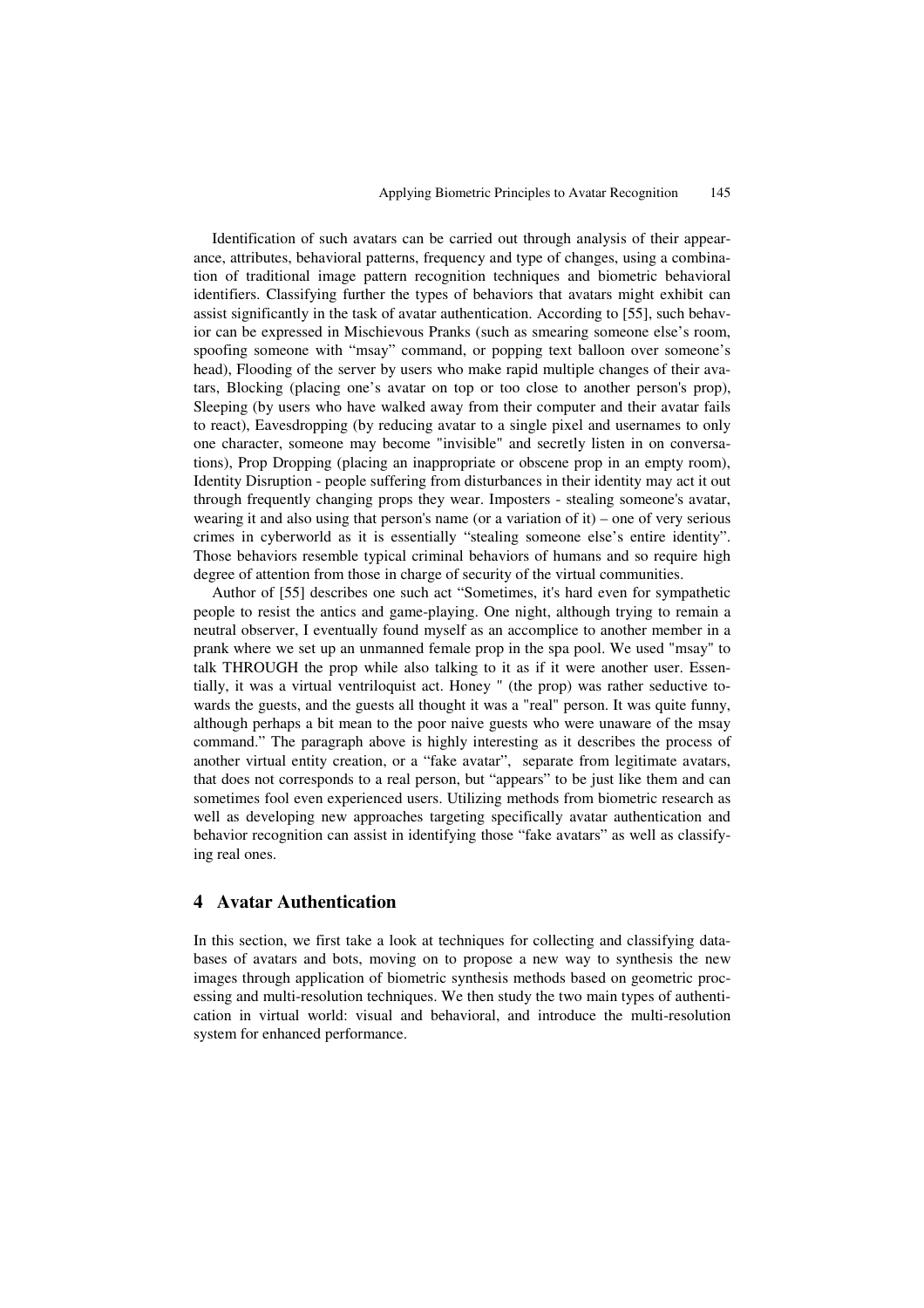#### **4.1 Datasets Generation**

In the well-established fields such as biometrics, numerous standardized and publicly available datasets exist [49] making it possible to compare experimental results achieved by different algorithms and to test developed systems. Labeled public datasets of avatar faces, robot faces, or attributed conversations from artificially intelligent agents are currently unavailable. Techniques for creation of standardized and consistent with real world datasets can be learned from examining approaches to generation and evaluation of facial datasets [29, 15] utilized by biometric security systems or from chat mining research applied to gender attribution [9] and human versus bot classification [18].



**Fig. 2.** *Left:* Sample images for a robot-face dataset, currently limited to manual collection; *Right:* Automatically generated random avatar-faces [43] [65]

The authors of this paper have begun work on generation of a publicly available avatar face dataset [43] by designed and implemented a scripting technique to automate the process of avatar face collection. Using the programming language AutoIt as well as a scripting language native to *Second Life*, better known as Linden Scripting Language (LSL), a successful generation of random avatars was achieved. The following is a walkthrough of this process for the creation of randomly generated dataset of avatar faces:

1) Using the scripting language AutoIt, it was possible to simulate key presses and mouse control in a Windows environment. During the first run of the AutoIt script, simulated keyboard commands are used to circle the *Second Life* camera around the avatar such that the front of the avatar's face is exposed.

2) The script is paused and requests the user to center the avatar's face with the horizon using the movement control. This is only needed on the first run and constitutes the last interaction with the user.

3) The AutoIt script then activates the LSL script by clicking on a button attached to the avatar's hub.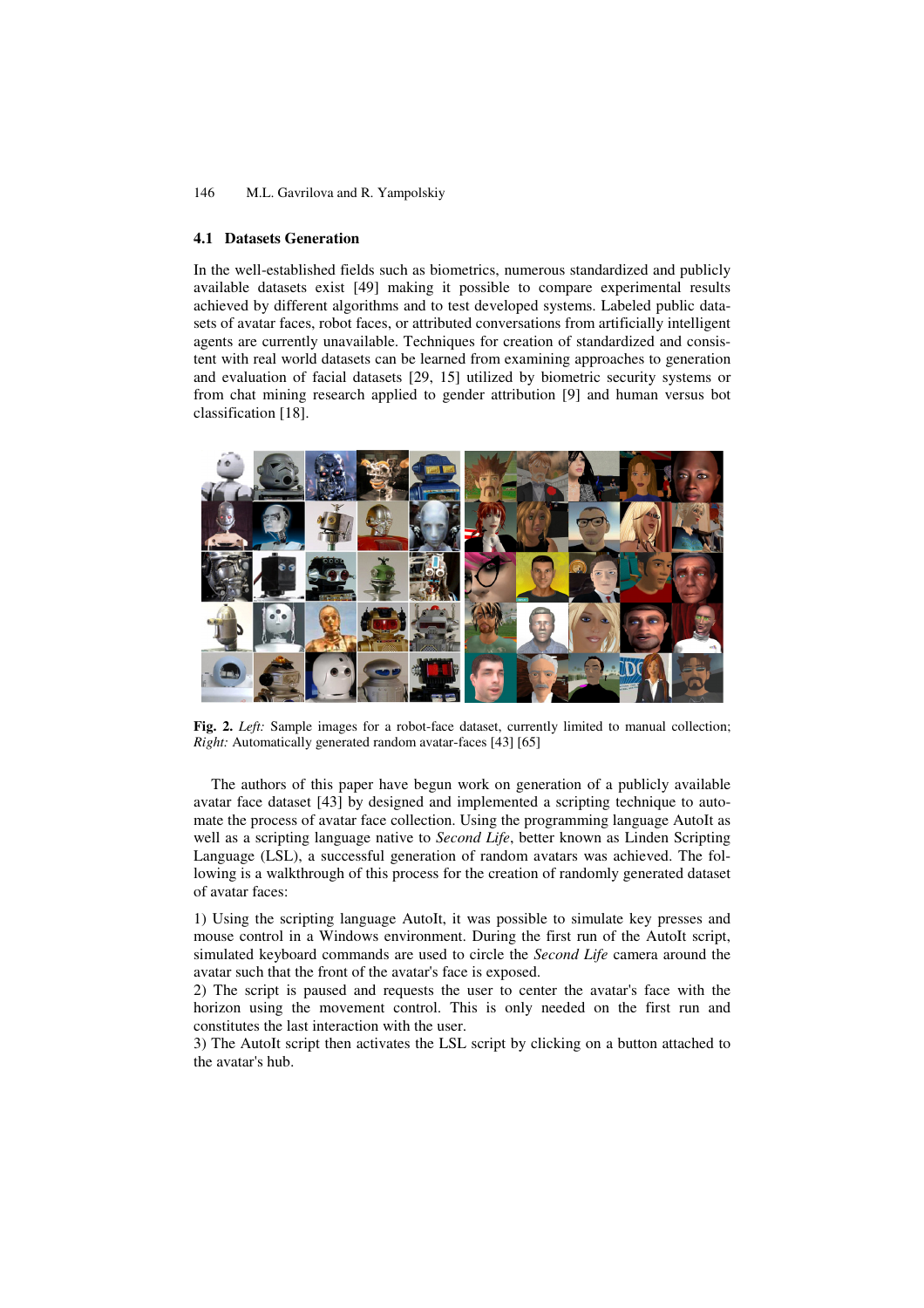4) The LSL script locks the *Second Life* camera's position and rotation as well as controls from the game's automated functions (such as camera changing on clicking).

5) The AutoIt script then takes a screen shot of the avatar using the *Second Life* tool "screen shot". The script then labels avatar "Avatar 'x' face 'y'", where x corresponds to the number of avatar created  $(1 - N)$  and y corresponds to the screen shot for that avatar  $(1 - 10)$ .

6) The script then zooms into the avatar's face before taking another screen shot and using the same labeling system as in step 5.

7) The AutoIt script then rotates the camera at eight specific angles (upper left, center left, lower left, upper center, lower center, upper right, center right, and lower right) taking screen shots at each.

8) The script then selects "edit", then "appearance", bringing up the avatar editing tool. From here the script randomizes a body for a new avatar. Body height, torso length, and leg height all must be set to  $50\%$  in order to preserve the camera angle, which is done automatically by the script.

9) The AutoIt script then clicks on the body parts sub menu items "skin", "hair", and "eyes" randomizing each of them as they are entered. The save "all button" is pressed, saving the avatar to begin the screen shot process again.

10) The script zooms away from the avatar before taking the new avatar's center body screen shot.

After step 10, the AutoIt script restarts at step 7 until all the images have been taken. A sample segment of Autoit source code responsible for GUI interaction is given below [43]:

*Func snapshot (\$picture) dim \$picture mouseClick("Left", 440, 756, 1) ;snapshot button sleep(2000) mouseClick("Left", 102, 296, 1) ;save button sleep(3000) send("{DOWN}{ENTER}") findname(\$picture) EndFunc* 

The datasets generated by the scripted approach consists of ten pictures for each avatar taken from different angles. The images captured are in the Portable Network Graphics (PNG) format at a resolution of 1024 X 768 resulting in each image being between 110KB and 450KB in size. One upper body picture is taken as well as nine facial pictures, all differing in angles. These angles include the top, center, and bottom of the left, center and right side of each avatar's face. The images are named in a consistent format; stating the program, gender, avatar number, and angle. For example, the image "SecondLife Male Avatar 4 gesture 5.png" refers to the image of an avatar that looks like a male character, the fourth in the dataset, and the fifth picture taken in this avatar's set of 10. The gender of the avatar is dependent upon the user's selection at the beginning of the process.

In a separate project we are also working on collection of speech corpora from intelligent agents. We are assembling a a text corpus from intelligent agents who have performed extremely well in the recent Lobner.net prize in Artificial Intelligence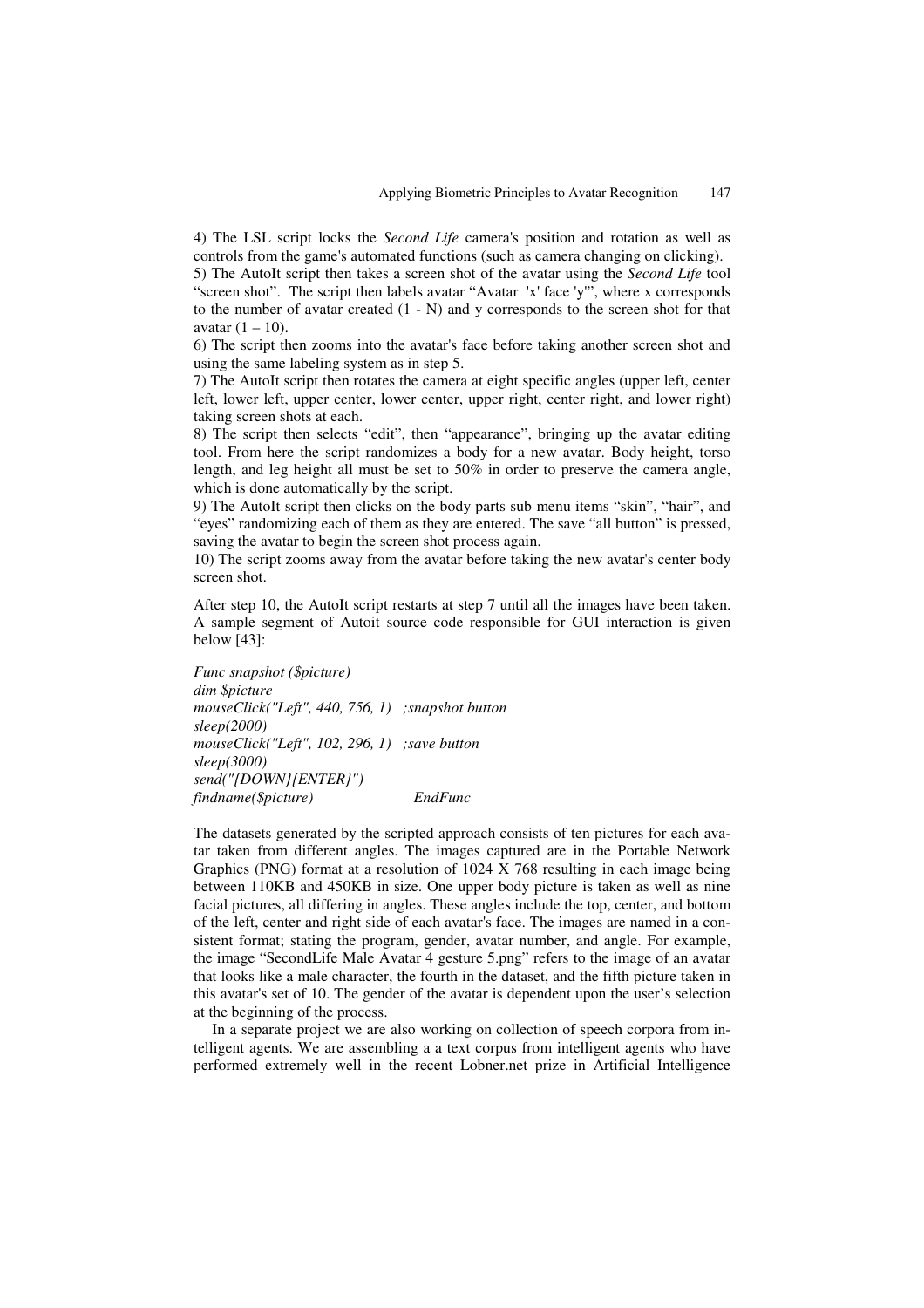competitions. With the assistants of the developed tools any researcher in the field can effortlessly generate virtually unlimited amount of data for visual and stylometric robot authentication experiments.

Currently, it is only possible to specify the desired amount of data and the gender of the avatars' faces and overall area of knowledge about which intelligent agents communicate. It is however already possible to generate multiple samples for each non-biological entity making it easy to perform training and testing on disjoint datasets. Additional work is still necessary to make it possible to generate data with specific characteristics, in which we propose to utilize some of the recently developed biometric synthesis processes as outlined below.

### **4.2 Synthetic Biometric and Artimetrics**

A link between two areas - avatar generation and synthetic biometric generation, is very weak at the moment. One of the first examples can be accredited to 1998 report "*Avatar Creation using Automatic Face Recognition",* where authors discuss specific steps and processing techniques that need to be taken in order for avatar to be created almost automatically from a human face [36]. However, authors of this article postulate that the process of avatar creation and authentication can be further augmented by applying techniques from both biometric synthesis and biometric authentication.

Synthetic biometric is defined as "inverse problem of biometric" [70] and is intended to create artificial phenomenon that does not exist in physical reality, but resembles it. The extensive research on synthetic biometric has been conducted at the Biometric Technologies Laboratory, University of Calgary, and results has been recently reported in the World Scientific book "Image Pattern Recognition: Synthesis and Analysis in Biometrics" [69]. In that study, link between biometric synthesis and inverse logic has been established, as the same principles can be applied to solve inverse logical problems and generate new synthetic biometric data. There are numerous applications and high demand for new biometric databases to test new systems and study various phenomena, and many novel methods based on feature selection, pattern analysis, functional decomposition of spaces, signal processing, image decomposition and multi-resolution has been employed to generate new synthetic biometric data. However, looking at the problem from another point of view, synthetic biometric creations such as fingerprints, irises, faces, ears, hands, behavioral trends and virtual bodies are similar to avatars. They are created artificially, using computer means and sophisticated algorithms, to resemble human and human features. However, there are some substantial differences that make synthetic biometric be recognized in their own category. This is discussed next.

Synthetic biometric, at least up to day, is completely non-personalized. It usually does not correspond to a single human or function, but possesses characteristics of multiple biometrics that were used in the process of new biometric entity synthesis. However, exactly this property might prove most beneficial for new virtual dataset creation. In general, data synthesis refers to the creation of new data to meet some intended purposes, and includes areas such as texture synthesis, domain specific rendering and biometric synthesis. Due to logistical and privacy issues with collecting and organizing large amounts of biometric data, a new direction of biometric research concentrates on the synthesis of biometric information. One of the primary goals of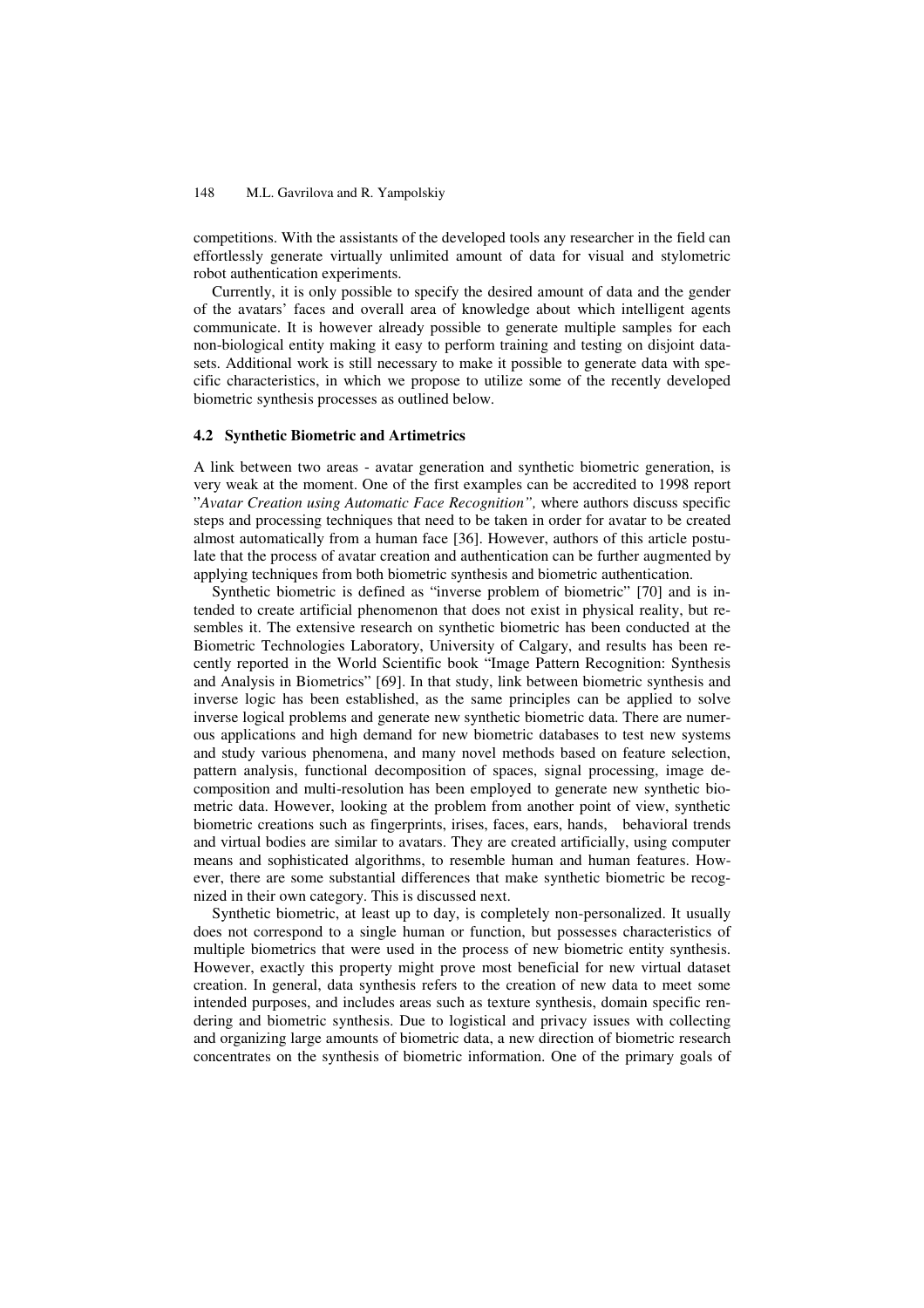the synthesis of biometric data is to provide databases for testing newly developed biometric algorithms [17]. For instance, author of this paper proposed an approach for facial synthesis and expression modeling based on the underlying mesh modification for both 2D and 3D face models. Selection of control points in this method is guided by the three-dimensional Voronoi diagram which represents the [72]. A general overview of related work on utilizing geometric algorithms in facial expression modeling can be found in [16].

However, not all synthetic biometric comes from multiple sources. While opportunities for customization and specific feature selection are endless when creating a new synthetic data, some data, such as synthetic face, might be created based on a single source – a single photograph or face drawing. The source in this case can be both real (actual photograph or a face scan) or artistically created (cartoon character, caricature etc.), but the resulted synthetic face can resemble the source and have its own personally customized features. For example, one can create a facial image in any pose, with chosen illumination, given color of the eyes, selected hair style and accessories (mustache, glasses, beard etc). Moreover, a concept of time can be introduced and the same synthetic face can be of a young person, middle-aged individual or an old human. The same is true for an avatar – it can resemble its creator, but is fully customizable in appearance, gender, age, voice or interaction with other characters. Thus, it is only natural to make a link between biometric synthesis studies and avatar creation and recognition domain, which is the scope of artimetrics.

#### **4.3 Visual Recognition**

We now would like to concentrate specifically on visual recognition of avatars problem. Face Recognition is the task naturally performed by humans, and it remains in the center of biometric research over the last few decades. Hundreds of papers have been published on the topic, with comprehensive surveys of facial biometric research found in [68, 73, 56] as well as in a recent book presenting state-of-the-art in the area [23]. Dozens of different approaches ranging in accuracy of face recognition from low 60% to 99% have been proposed [68]. Knowledge based methods, such as the multiresolution based approach [67], capture the relationship between facial features. Feature invariant approaches look for structures consistency under a variety of poses and lighting conditions, examples include grouping of edges [71], space gray-level dependence matrix [11], and mixture of Gausians [38]. Template matching extracts standard patterns of the face which are later compared to regions being tested to determine the degree of correlation, classical examples include shape template [10] and Active Shape Model [34]. Finally, appearance-based methods such as Eigenvector decomposition [60], Support Vector Machines (SVM) [42], Hidden Markov Model [45], Naïve Bayes Classifier [50] and Neural Networks [48] learn facial templates from a set of training image.

It is interesting to note that the performance of such adapted technique on avatar face recognition would be superior to method performance among humans. Consider an actual scene in the natural world. The effects of air quality, lightning, reflections, person's posture, clothing, and possible movement, as well as the type of the physical medium used to capture the image (film, camera, cell phone) and the distance/positioning of this capturing device from the person make the problem of face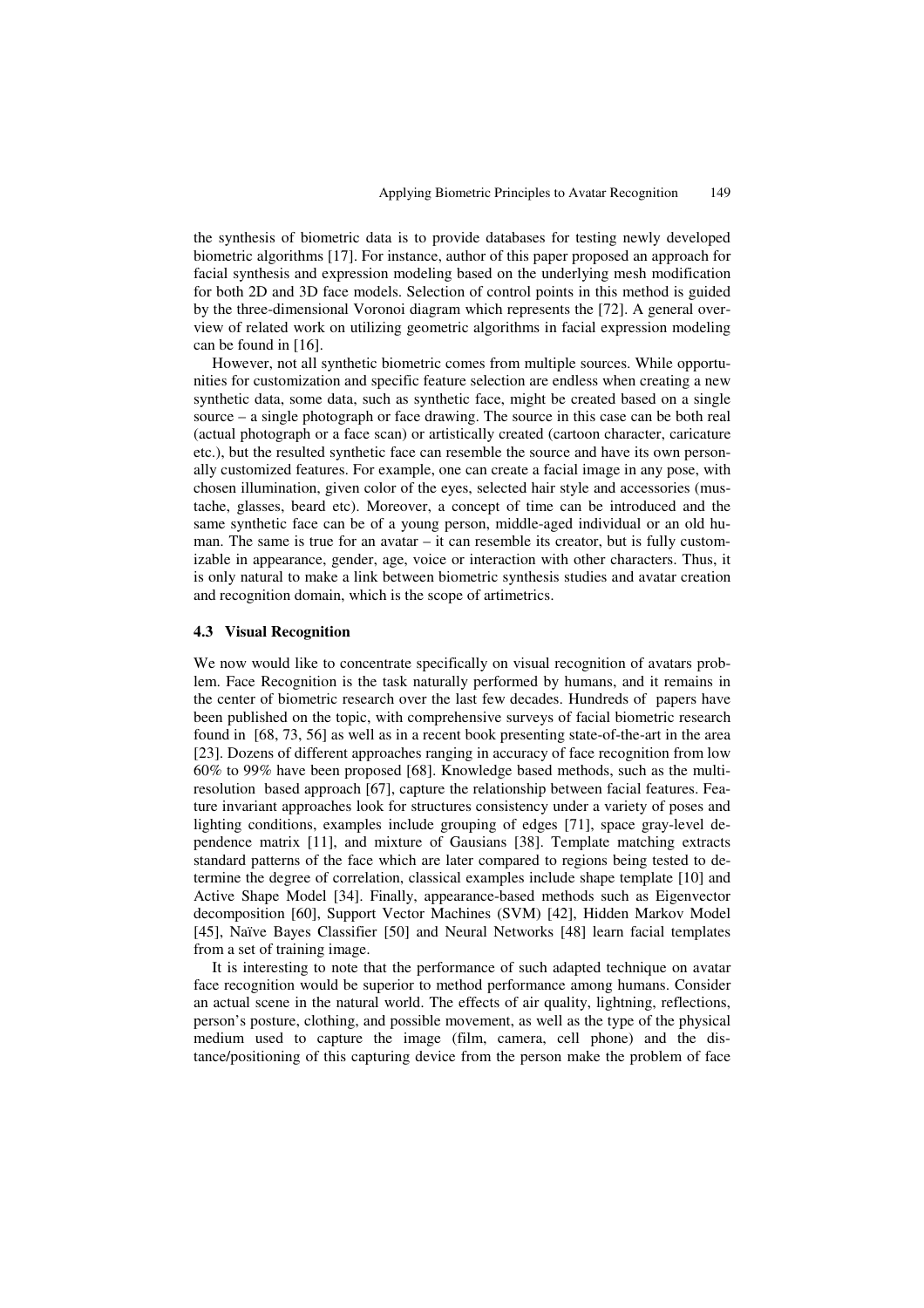recognition extremely difficult and not resolved up to date. However, in the virtual world, while some variability still exists, the nature of the avatar being a computer generated entity makes it much easier to extract the "ground truth" - the way avatar face was initially created, and thus to develop a standardized approach to avatar face recognition. An example of application of feature-based (geometry-based) method to avatar recognition is given in Figure 3 below.



**Fig. 3.** Feature-based facial recognition applied to an avatar's face

Another important fact to consider is that, as mentioned in the introduction, some research confirms a strong resemblance of avatar to its human creator, which makes it possible to use the results of successful avatar recognition for human recognition, and vice versa. This will, in turn, open a new area of *virtual biometric*, or augmenting the actual biometric with results of recognition in virtual world.

### **4.4 Behavioral Authentication**

As mentioned above, facial recognition, alone with expression analysis and face synthesis, are highly prominent and actively researched areas of biometric [17, 23]. Facial expression analysis has been an active research topic for behavioural scientists since the work of Darwin in 1872. Emotion recognition was studied in paralinguistic communication, clinical psychology, psychiatry, neurology, pain assessment, lie detection, intelligent environments, and multimodal human-computer interface (HCI). From comprehensive book chapters devoted to state of the art research on facial expression and modeling, to tutorials in Biometric conferences and Biometric conference themes devoted exclusively to face animation, morphing, expression analysis and 3D models - the area is receiving a spur of attention from biometric communities, consortiums and industries worldwide. One of the emerging recent trends is capturing subtle details such as wrinkles, creases and minor imperfections that are highly important for biometric modeling as well as matching.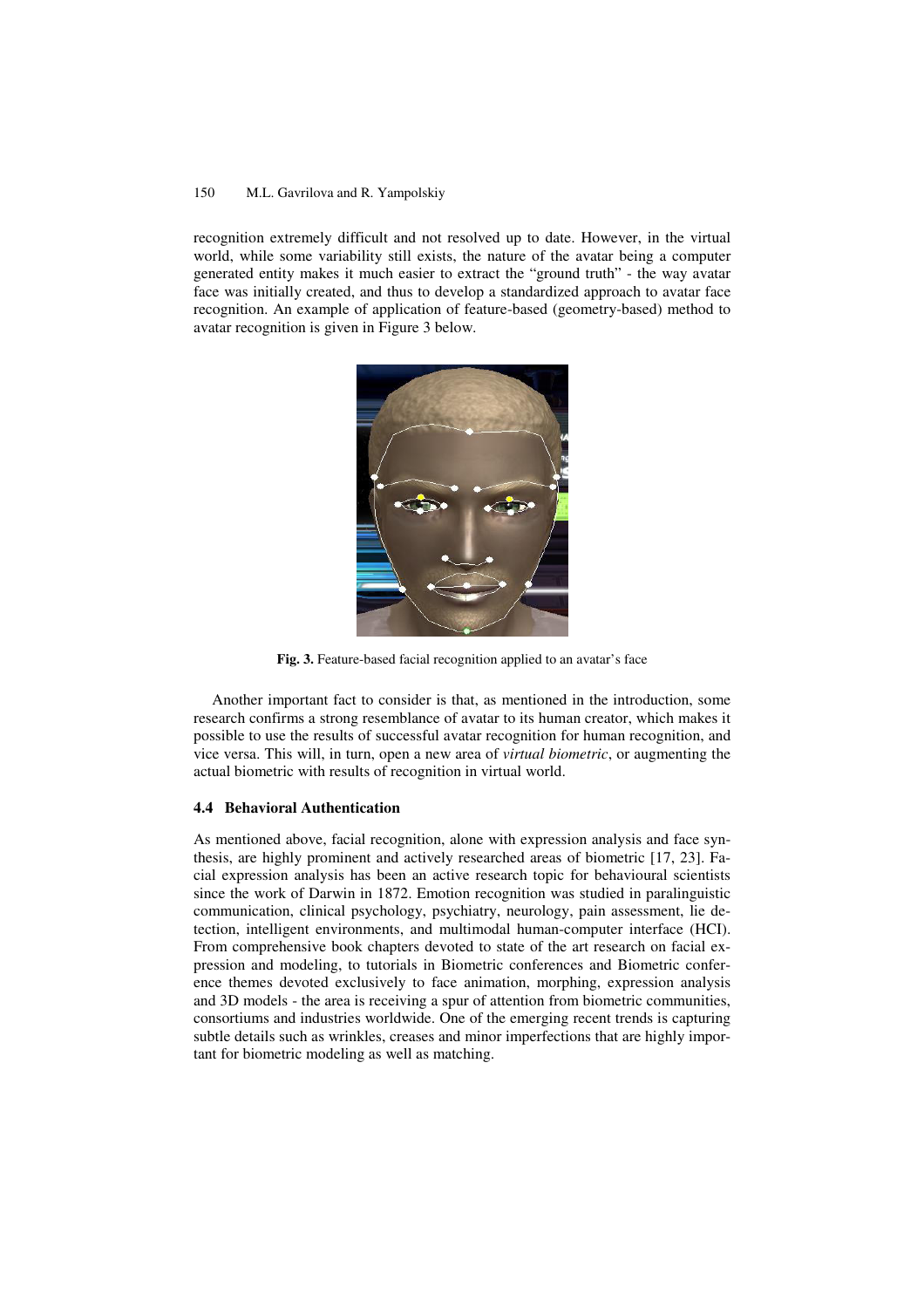A novel approach to the problem recently introduced to the scientific community takes into an account subtle expression changes and performs morphing expression images in 2D and 3D based on the powerful computational geometry methods [72]. This work makes a number of important contributions to the field of expression modeling and morphing: it is one of the first applications of the sketch-based approach to facial image generation and the first one that preserves and utilizes subtle expression lines. It provides a simple fully automated algorithm based on the distance transform that computed the mapping between pixels in a monochrome image through a clever process of sweeping the image and reusing the information obtained on the previous step. It also provides a combination of Sibson coordinates and Delaunay triangulation mesh to generate and morph 3D facial models. Because all the generated facial models have the same underlying structure, animation created by developed tools can be easily retargeted to various models. Thus, it allows generating facial models with different expressions suitable for further utilization in biometric testing and behavioral research.

Forensics and more specifically authorship recognition, sometimes called stylometry, is another area related to *behavior-based authentication* of identity. In particular, a lot of research has been done in vocabulary analysis and profiling of plain text [25, 32, 33], emails [54, 61] and source code [51, 19, 14]. Written text or spoken word, once transcribed, can be analyzed in terms of vocabulary and style to determine its authorship. In order to do so a linguistic profile needs to be established. Many linguistic features can be profiled such as: lexical patterns, syntax, semantics, pragmatics, information content or item distribution through a text [20]. Commonly utilized text descriptors include: word count, punctuation mark count, noun phrase count, word included in noun phrase count, prepositional phrase count, word included in prepositional phrase count and keyword count [52]. Once linguistic features have been established Support Vector Machines [24], Bayesian classifiers [28], multiple regression and discriminant analysis [53] algorithms (among others) have been applied to determine the authorship of the text. Applying the techniques above to pattern recognition and behavior authentication of avatars based on the way they present themselves, perform their tasks, and communicate in the virtual world is another emerging area of research.

#### **4.5 Multi-modal Systems for Avatar Recognition**

Biometric system based solely on a single biometric may not always identify the entity (human or avatar) in the most optimal or precise way. Thus, multibiometric system research is emerging as a trend which helps to overcome limitations of a single biometric solution [47]. This is especially useful in the presence of complex patterns, conflicting or misleading behavior, abnormal data samples, intended or accidental mischief etc. A reliable and successful multibiometric system normally utilizes an effective fusion scheme to combine the information presented by multiple matchers. Over the last decade, researchers tried different biometric traits with sensor, feature, decision, and match score level fusion approaches to enhance the security of a biometric system [47], thus enhancing security and performance of authentication system.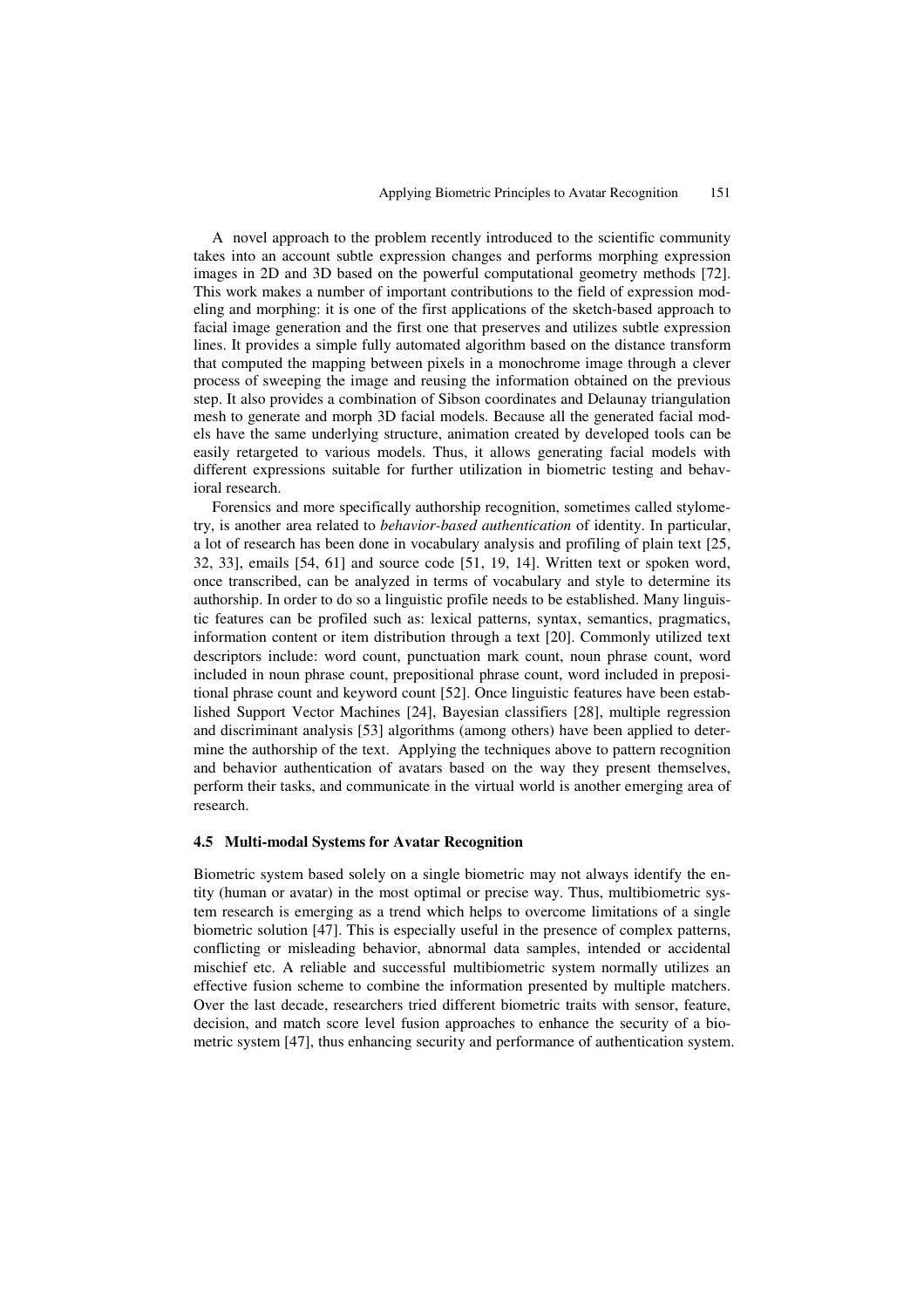Multimodal biometric approaches improve overall system accuracy and address issues of non-universality, spoofing, noise, and fault tolerance. Multimodal biometrics can referrer to a number of different approaches such as [46]:

- Multi-Sensor employ multiple sensors to capture a single biometric trait.
- Multi-Algorithm utilize a number of feature extraction or matching algorithms on the same data.
- Multi-Instance utilize data from multiple instances of the same trait such as multiple fingerprints Multi-Sample – collect multiple instances of the same trait via a single sensor.
- Multi-Modal utilize multiple biometric traits (ex. face and fingerprint and voice).



**Fig. 4.** An example of a multi-modal system architecture

An example of multi-modal biometric system architecture is shown in figure 4. Here, features and classifiers can be obtained from single biometric but acquired but multiple sensor devices, from multiple biometrics (i.e. physiological or behavioral), or from both single and multiple biometrics (with various acquisition, pre-processing and feature extraction techniques). The results of classification are then fused to determine the identity, and this type is generally referred to as post-classification fusion. An architecture will be different for fusions methods.

In a similar manner, together behavioral and physical artimetrics in the virtual worlds can be utilized as a part of a Physoemotional Artimetric system which is a multimodal system. In fact, this approach could be particularly beneficial for artificial entities recognition as there are more ways to "disguise" yourself in the virtual world than in the real world. For example, plastic surgery to change someone's appearance might be an expensive, time consuming and risky way to forge identity of an individual, but changing avatar appearance is much easier, cheaper and faster. Thus, behavioral traits in the virtual world start to play a much more important role. While appearance recognition value somewhat diminishes, the behavior pattern study, popular activities analysis, social surroundings, manner of speech, favorite places to visit, hobbies, skills, art and even wealth in virtual world can supply the crucial information for virtual entity authentication. Combining the visual and behavioral artimetrics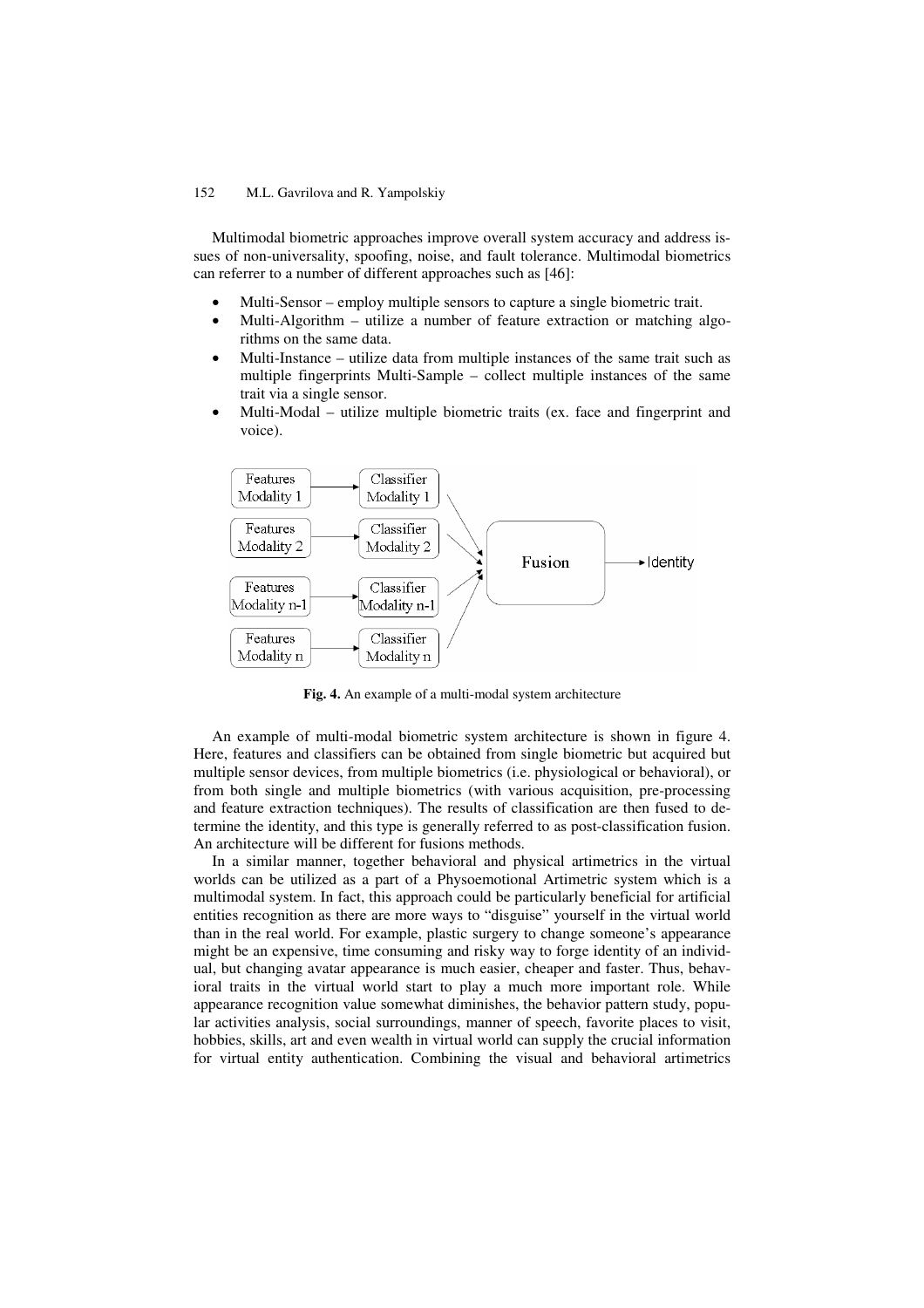using multi-modal biometric approach is emerging area of research that we introduce. In addition, we introduce another concept of Multi-Dimensional system, crossing over between virtual and real world. The concept proposes visual authentication of avatar through its creator authentication, and vice versa, in both virtual and real domains.

# **5 Applications**

There are numerous applications for the methodology, some of which are listed below.

One is preventing malicious intelligent software from obtaining access to information or system resources and granting it to authorized agents. By doing so, one can improve security of virtual communities, social networks, and country's cyberinfrastructure especially vulnerable in the post 9/11 world.

With exponential growth in abilities of artificially intelligent agents (bots, software weapons, viruses, etc.) comes the pressing need to secure information and resources from access by the unauthorized agents, while at the same time allowing seamless access for the "goodware". Behavior based profiling of software agents provides an unobtrusive way of separating helpful bots from malware. Additional research in artimetrics is likely to produce novel behavior-profiling approaches specifically designed to take advantage of the unique "psychology" of artificially intelligent programs. Current explosive research on CAPTCHAs [66, 1, 3, 4, 39] demonstrates one promising direction of future research.

Finding out which agent has performed a given task in case a number of possible alternatives exist, either for demanding responsibility or assigning reward, is another application area. Behavioral profiling can be used to uniquely identify a specific type of avatar and potentially the avatar owner. Examples of such work can be found in Click Fraud and virus detection research. In both domains unique behavioral signatures can be obtained (sometimes indirectly) from the software agent and matched up with known behavioral signatures leading to attribution of the attack to a particular hacker or a mischievous group.

Securing interaction between different pieces of intelligent software or between a human being and an instance of intelligent software in a virual world is also an important domain [30, 26]. Botnents, groups of intelligent cooperating agent and mixed robot/human teams are quickly emerging in numerous domains. Being able to secure their communications is important for further progress in e-commerce, crowdsourcing, virtual community development, construction, military and any other industry with heavy reliance on team based efforts. In order to communicate securely identity of all parties wishing to exchange information needs to be determined with high degree of accuracy. Consequently, it is important to develop automatic algorithm which would give robots ability to recognize other robots and human beings they are working with. While numerous algorithms exist to authenticate identity of specific robots/computers based on digital signatures and cryptographic networking protocols in human dominated environments, robots have a better chance of "fitting-in" if they utilize humanlike biometric approach to identity management advocated in this paper.

Other applications include detecting cheating in games based on assistance from AI software, for example in chess, provide visual and behavioral search capabilities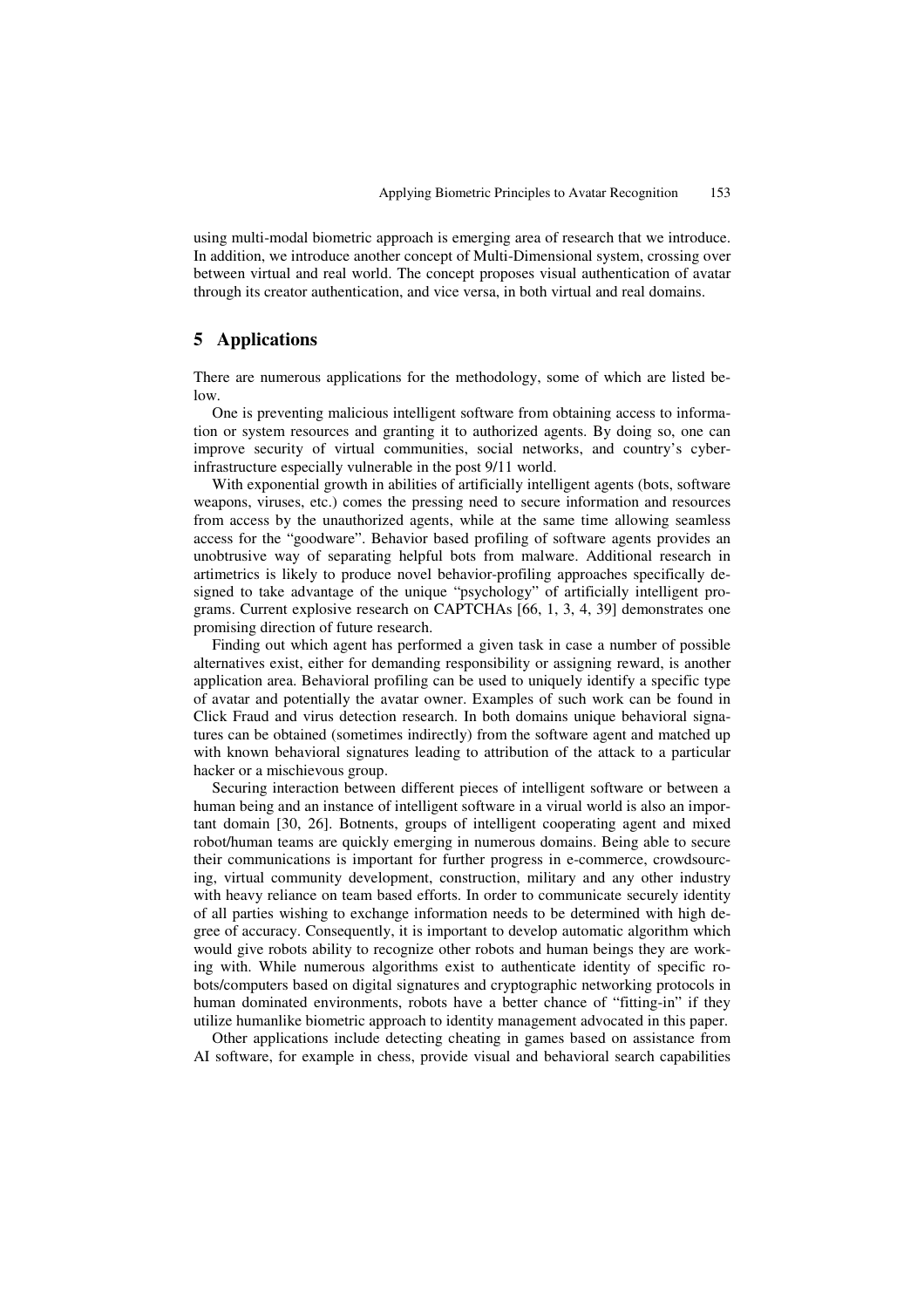for the virtual worlds, such as Second Life, based on descriptions of individuals, and targeting merchandise marketing in virtual worlds only to agents matching a certain profile.

## **6 Conclusions and Future Work**

This review paper describes a new subfield of security research which transforms and expands the domain of biometrics beyond biological entities to include virtual reality entities, such as avatars, which are rapidly becoming a part of society. Artimetrics research builds on and expands such diverse fields of science as forensics, robotics, stylometry, computer graphics, biometrics and security. The paper describes how verification and recognition of avatars can be carried out via visual properties and behavioral profiling. It also introduces a multimodal system, simultaneously profiling multiple independent physical and behavioral characteristic of en entity, and postulates the feasibility of creating a multimodal system capable of authenticating both biological (human being) and non-biological (avatars) entities.

Potential directions for future Artimetrics research include the investigation of other visual and behavioral approaches to avatar/robot security based on appearance of new characteristics and abilities in the avatars/robots of tomorrow. Even today it is possible to expand robotic biometrics beyond faces and vocabulary to intelligent software agents which mimic higher order human intelligence (such as composing inspiring music, drawing beautiful paintings, and writing poetry). As AI and virtual reality research progresses, it will in turn stimulate creation of new security solutions to identity management across both human and artificial entity worlds.

**Acknowledgments.** The authors would like to acknowledge the contributions of the members of Biometric Technologies Laboratory (BTLab) at the University of Calgary, as well as Prof. Alexei Sourin for his valuable help in manuscript preparation. The authors also would like to acknowledge the support of NSERC Funding Agency, Canada.

# **References**

- [1] L., Ahn, L.v., Blum, M., Hopper, N., Langford, J.: CAPTCHA: Using Hard AI Problems for Security, Eurocrypt (2003)
- [2] Asoh, H., Hayamizu, S., Hara, I., Motomura, Y., Akaho, S., Matsui, T.: Socially embedded learning of the office-conversant mobile robot jijo-2. In: 15th International Joint Conference on Artificial Intelligence, IJCAI (1997)
- [3] Baird, H.S., Bentley, J.L.: Implicit CAPTCHAs. In: Proceedings of the SPIE/IS&T Conference on Document Recognition and Retrieval XII (DR&R2005), San Jose, CA (January 2005)
- [4] Bentley, J., Mallows, C.L.: CAPTCHA challenge strings: problems and improvements, Document Recognition & Retrieval, January 18-19 (2006)
- [5] Boyd, R.S.: Feds thinking outside the box to plug intelligence gaps, http://www.mcclatchydc.com/2010/03/29/91280/ feds-thinking-outside-the-box.html (retrieved April 10, 2010)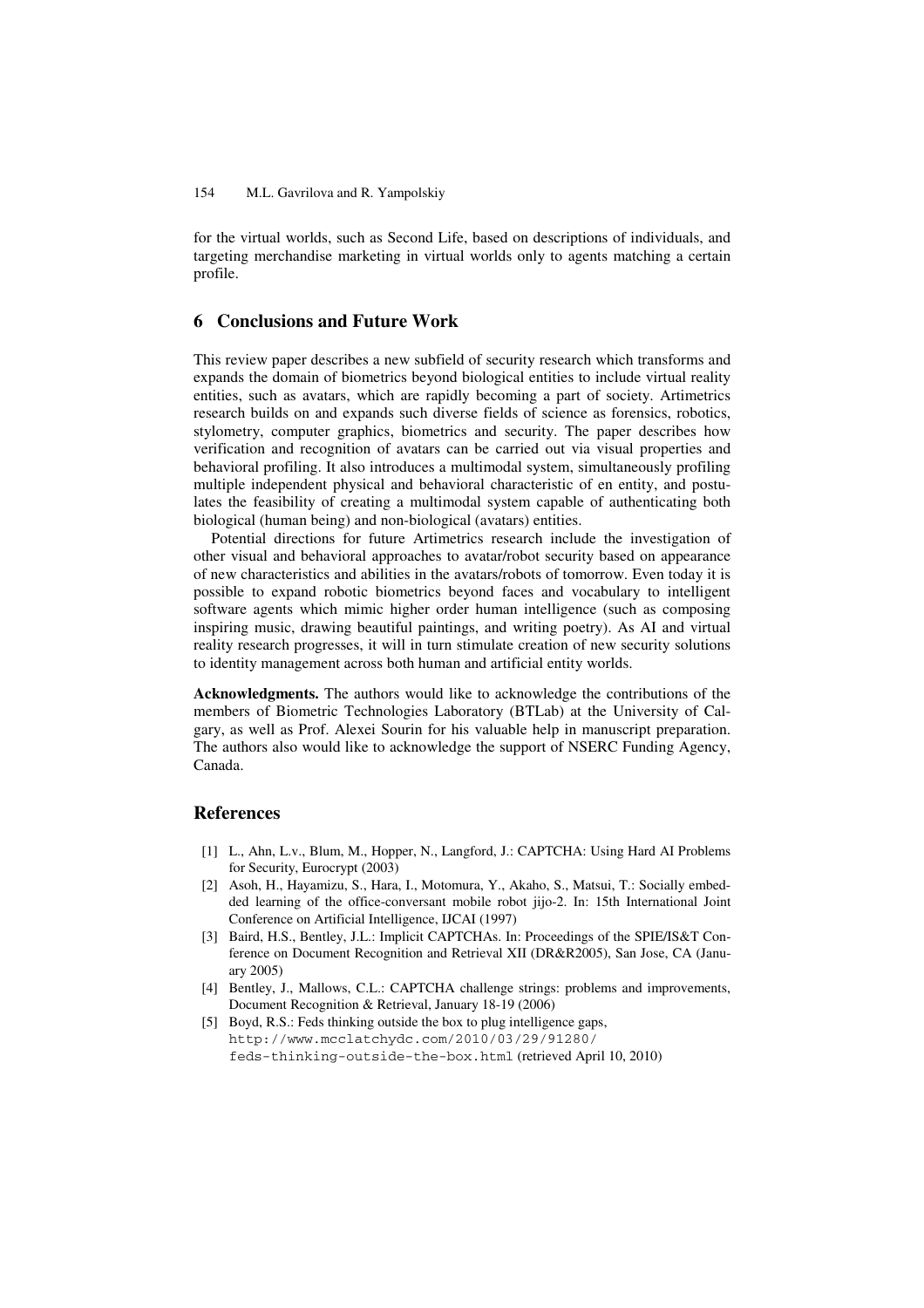- [6] Charles, J.S., Rosenberg, C., Thrun, S.: Spontaneous, Short-term Interaction with Mobile Robots. In: IEEE International Conference on Robotics and Automation, pp. 658–663 (1999)
- [7] Chen, K.-J., Barthes, J.-P.: Giving an Office Assistant Agent a Memory Mechanism. In: 7th IEEE International Conference on Cognitive Informatics (ICCI), Compiegne, pp. 402–410 (2008)
- [8] Cole, J.: Osama bin Laden's Second Life, Salon, (2008) http://www.salon.com/opinion/feature/2008/02/25/avatars/ (retrieved June 7, 2009)
- [9] Corney, M., Vel, O.d., Anderson, A., Mohay, G.: Gender-preferential text mining of email discourse. In: 18th Annual Computer Security Applications Conference, Brisbane, Australia, pp. 282–289 (2002)
- [10] Craw, I., Tock, D., Bennett, A.: Finding Face Features. In: Second European Conference on Computer Vision, Santa Margherita Ligure, Italy, pp. 92–96 (1992)
- [11] Dai, Y., Nakano, Y.: Face-Texture Model Based on SGLD and Its Application in Face Detection in a Color Scene. Pattern Recognition 29(6), 1007–1017 (1996)
- [12] Fisher, R.: Avatars can't hide your lying eyes, New Scientist, vol. (2755) (April 8, 2010), http://www.newscientist.com/article/ mg20627555.600-avatars-cant-hide-your-lying-eyes.html
- [13] Fong, T.W., Nourbakhsh, I., Dautenhahn, K.: A survey of socially interactive robots. Robotics and Autonomous Systems 42, 143–166 (2003)
- [14] Frantzeskou, G., Gritzalis, S., MacDonell, S.: Source Code Authorship Analysis for Supporting the Cybercrime Investigation Process. In: 1st International Conference on eBusiness and Telecommunication Networks - Security and Reliability in Information Systems and Networks Track, pp. 85–92. Kluwer Academic Publishers, Setubal Portugal (August 2004)
- [15] Gao, W., Cao, B., Shan, S., Chen, X., Zhou, D., Zhang, X., Zhao, D.: The CAS-PEAL Large-Scale Chinese Face Database and Baseline Evaluations. IEEE Transactions on Systems, Man and Cybernetics 38(1), 149–161 (2008)
- [16] Gavrilova, M.L.: Algorithms in 3d real-time rendering and facial expression modeling, 3IA'2006 Plenary Lecture. Eurographics, 5–8 (May 2006)
- [17] Gavrilova, M.L.: Computational geometry and image processing techniques in biometrics: on the path to convergence in Image Pattern Recognition. In: Synthesis and Analysis in Biometrics, World Scientific Publishers, Singapore (2007)
- [18] Gianvecchio, S., Xie, M., Wu, Z., Wang, H.: Measurement and classification of humans and bots in internet chat. In: 17th Conference on Security Symposium, San Jose, CA, pp. 155–169 (2008)
- [19] Gray, A., Sallis, P., MacDonell, S.: Software Forensics: Extending Authorship Analysis Techniques to Computer Programs. In: Proc. 3rd Biannual Conf. Int. Assoc. of Forensic Linguists, IAFL1997 (1997)
- [20] van Halteren, H.: Linguistic profiling for author recognition and verification. In: Proceedings of ACL- (2004)
- [21] Holz, T., Dragone, M., O'Hare, G.M.P.: Where Robots and Virtual Agents Meet. A Survey of Social Interaction Research across Milgram's Reality-Virtuality Continuum International Journal of Social Robotics 1(1) (January 2009)
- [22] Ito, J.: Fashion robot to hit Japan catwalk, PHYSorg, http://www.physorg.com/pdf156406932.pdf (retrieved June 2009)
- [23] Jain, A., Li, S.Z.: Handbook on Face Recognition. Springer, New York (July 2004)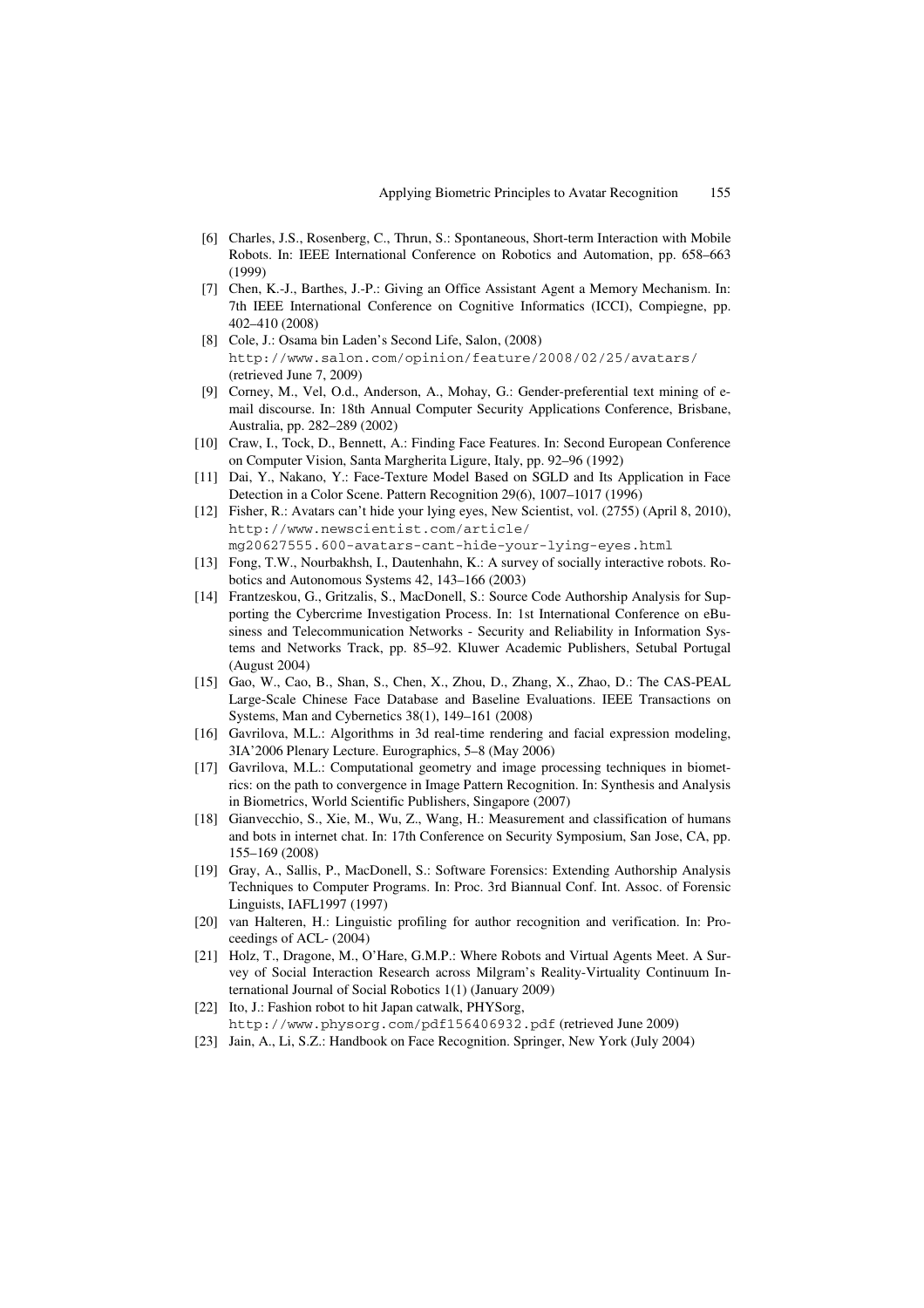- [24] Joachim, D., Jorg, K., Edda, L., Paass, G.: Authorship Attribution with Support Vector Machines. Applied Intelligence, 109–123 (2003)
- [25] Juola, P., Sofko, J.: Proving and Improving Authorship Attribution. In: Proceedings of CaSTA-04 the Face of Text (2004)
- [26] Kanda, T., Ishiguro, H., Ono, T., Imai, M., Mase, K.: Multi-robot cooperation for humanrobot communication. In: 11th IEEE International Workshop on Robot and Human Interactive Communication, pp. 271–276 (2002)
- [27] Khurshid, J., Bing-rong, H.: Military robots a glimpse from today and tomorrow. In: 8th Control, Automation, Robotics and Vision Conference (ICARCV), pp. 771–777 (2004)
- [28] Kjell, B.: Authorship attribution of text samples using neural networks and Bayesian clas-sifiers. In: IEEE International Conference on Systems, Man, and Cybernetics. 'Humans, In-formation and Technology', San Antonio, TX, USA, pp. 1660–1664 (1994)
- [29] Klimpak, B., Grgic, M., Delac, K.: Acquisition of a Face Database for Video Surveillance Research. In: 48th International Symposium focused on Multimedia Signal Processing and Communications, Zadar, pp. 111–114 (2006)
- [30] Klingspor, V., Demiris, J., Kaiser, M.: Human-Robot-Communication and Machine Learning. Applied Artificial Intelligence 11, 719–746 (1997)
- [31] Kobayashi, H., Hara, F.: Study on face robot for active human interface-mechanisms of facerobot and expression of 6 basic facial expressions. In: 2nd IEEE International Workshop on Robot and Human Communication, Tokyo, Japan, November 3-5, pp. 276–281 (1993)
- [32] Koppel, M., Schler, J.: Authorship Verification as a One-Class Classification Problem. In: 21st International Conference on Machine Learning, Banff, Canada, pp. 489–495 (July 2004)
- [33] Koppel, M., Schler, J., Mughaz, D.: Text Categorization for Authorship Verification. In: Eighth International Symposium on Artificial Intelligence and Mathematics, Fort Lauderdale, Florida (Januray 2004)
- [34] Lanitis, A., Taylor, C.J., Cootes, T.F.: An Automatic Face Identification System Using Flexible Appearance Models. Image and Vision Computing 13(5), 393–401 (1995)
- [35] Lim, H.-O., Takanishi, A.: Waseda biped humanoid robots realizing human-like motion. In: 6th International Workshop on Advanced Motion Control, Nagoya, Japan, pp. 525– 530 (2000)
- [36] Lyons, M., Plante, A., Jehan, S., Inoue, S., Akamatsu, S.: Avatar Creation using Automatic Face Recognition. In: ACM Multimedia 1998, Bristol, England, pp. 427–434 ( September 1998)
- [37] Lyu, M.R., King, I., Wong, T.T., Yau, E., Chan, P.W.: ARCADE: Augmented Reality Computing Arena for Digital Entertainment. In: IEEE Aerospace Conference, Big Sky, MT, March 5-12, pp. 1–9 (2005)
- [38] McKenna, S., Gong, S., Raja, Y.: Modelling Facial Colour and Identity with Gaussian Mixtures. Pattern Recognition 31, 1883–1892 (1998)
- [39] Misra, D., Gaj, K.: Face Recognition CAPTCHAs, International Conference on Telecommunications. In: Internet and Web Applications and Services (AICT-ICIW 2006), February 19-25, p. 122 (2006)
- [40] Nood, D.d., Attema, J.: The Second Life of Virtual Reality., http://www.epn.net/interrealiteit/ EPN-REPORT-The\_Second\_Life\_of\_VR.pdf (retrieved June 2009)
- [41] Oh, J.-H., Hanson, D., Kim, W.-S., Han, I.Y., Han, Y., Park, I.-W.: In: International Conference on Intelligent Robots and Systems, Daejeon, pp. 1428–1433 (2006)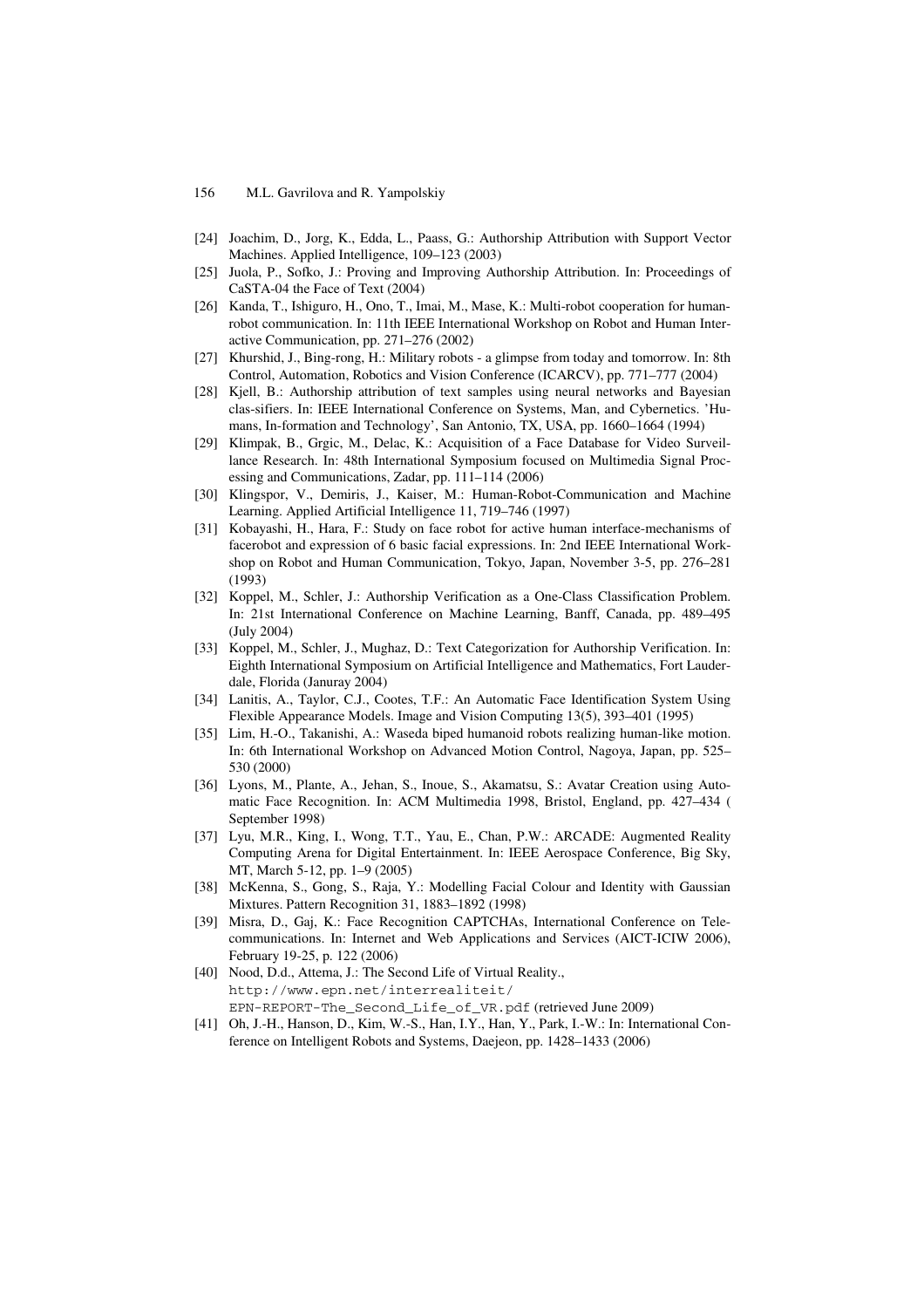- [42] Osuna, E., Freund, R., Girosi, F.: Training Support Vector Machines: An Application to Face Detection. In: IEEE Conference on Computer Vision and Pattern Recognition, pp. 130–136 (1997)
- [43] : Parameterized Generation of Avatar Face Dataset. In: 14th International Conference on Computer Games: AI, Animation, Mobile, Interactive Multimedia, Educational & Serious Games, Louisville, KY (2009)
- [44] Patel, P., Hexmoor, H.: Designing BOTs with BDI agents. In: International Symposium on Collaborative Technologies and Systems (CTS) Carbondale, USA, pp. 180–186 (2009)
- [45] Rajagopalan, A., Kumar, K., Karlekar, J., Manivasakan, R., Patil, M., Desai, U., Poonacha, P., Chaudhuri, S.: Finding Faces in Photographs. In: 6th IEEE Intern. Conference on Computer Vision, pp. 640–645 (1998)
- [46] Ross, A.: An Introduction to Multibiometrics. In: 15th European Signal Processing Conference (EUSIPCO), Poznan, Poland (September 2007)
- [47] Ross, A., Jain, A.: Information fusion in biometrics. Pattern Recognition Letters 24, 2115–2125 (2003)
- [48] Rowley, H., Baluja, S., Kanade, T.: Neural Network-Based Face Detection. IEEE Transactions on Pattern Analysis and Machine Intelligence 20(1), 23–38 (1998)
- [49] Li, S., Jain, A. (eds.): Handbook of Face Recognition-Face Databases. Springer, New York (2005)
- [50] Schneiderman, H., Kanade, T.: Probabilistic Modeling of Local Appearance and Spatial Relationships for Object Recognition. In: IEEE Conference on Computer Vision and Pattern Recognition, pp. 45–51 (1998)
- [51] Spafford, E.H., Weeber, S.A.: Software Forensics: Can We Track Code to its Au-thors? In: 15th National Computer Security Conference, pp. 641–650 (October 1992)
- [52] Stamatatos, E., Fakotakis, N., Kokkinakis, G.: Assoc. Computational Linguistics. In: Automatic authorship attribution, in Proc. nineth Conf. European, Bergen, Norway, pp. 158–164 (June 1999)
- [53] Stamatatos, E., Fakotakis, N., Kokkinakis, G.: Computer-Based Authorship Attribution Without Lexical. Measures Computers and the Humanities 35(2), 193–214 (2001)
- [54] Stolfo, S.J., Hershkop, S., Wang, K., Nimeskern, O., Hu, C.-W.: A Behavior-based Approach to Securing Email Systems. Mathematical Methods, Models and Architectures for Computer Networks Security 2776, 57–81 (2003)
- [55] Suler, J.: The Psychology of Cyberspace, On-line book (2009), http://psycyber.blogspot.com
- [56] Tan, X., Chen, S., Zhou, Z.-H., Zhang, F.: Face recognition from a single image per person: A survey. Pattern Recognition 39(9), 1725–1745 (2006)
- [57] Tang, H., Fu, Y., Tu, J., Hasegawa-Johnson, M., Huang, T.S.: Humanoid Audio–Visual Avatar With Emotive Text-to-Speech Synthesis. IEEE Transactions on Multimedia 10, 969–981 (2008)
- [58] Teijido, D.: Information assurance in a virtual world. In: Australasian Telecommunications Networks and Applications Conference (ATNAC 2009), Canberra, Australia, November 10-12 (2009)
- [59] Thompson, B.G.: The State of Homeland Security, House.gov (2006), http://hscdemocrats.house.gov/SiteDocuments/ 20060814122421-06109.pdf (retrieved June 10, 2009)
- [60] Turk, M., Pentland, A.: Eigenfaces for Recognition. Journal of Cognitive Neuroscience 3(1), 71–86 (1991)